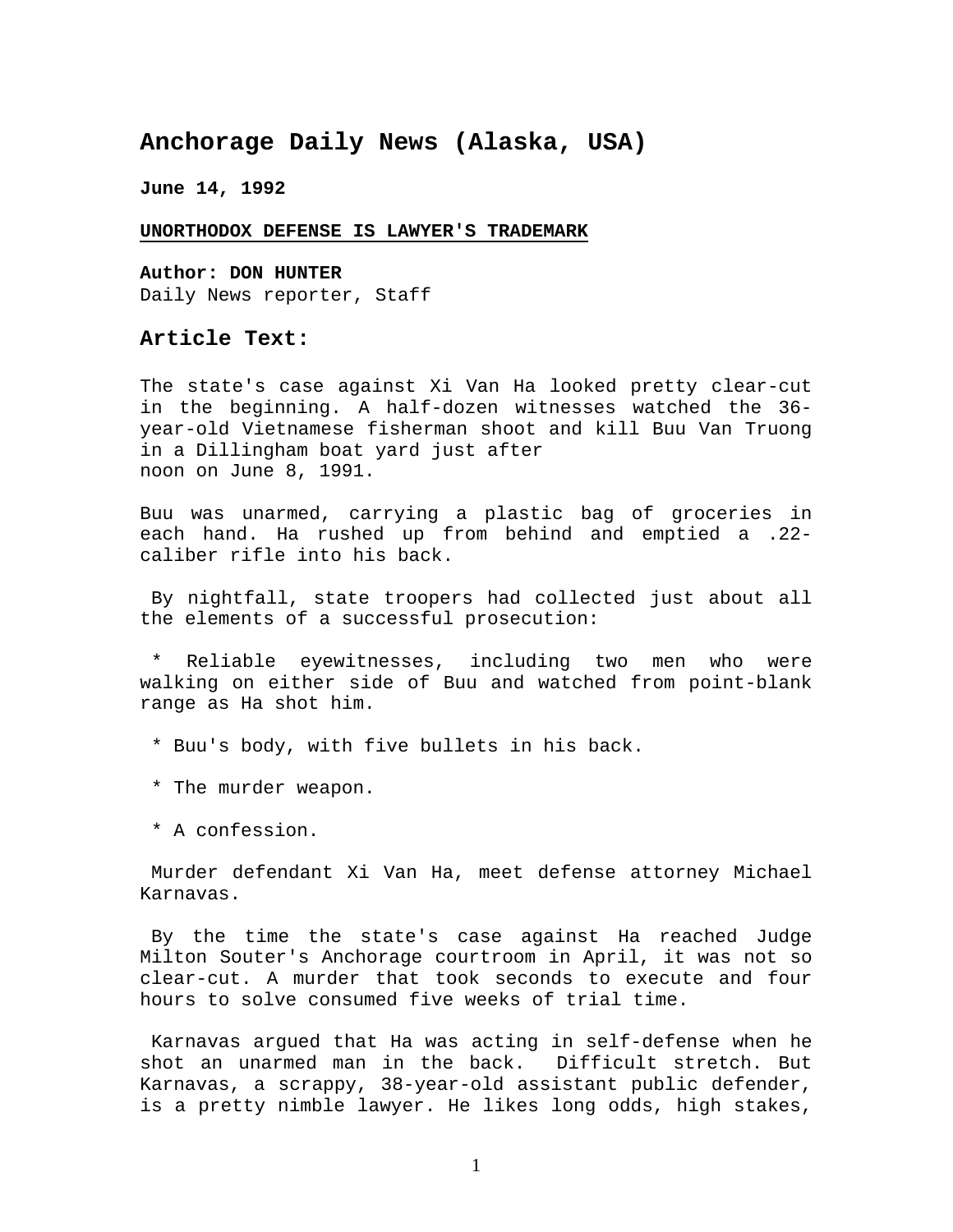breaking new ground. That is the main reason he quit a job as the public defender in Kodiak and returned to Anchorage last fall.

"I wasn't getting to try any big cases," Karnavas said. "I volunteered for Quick and Ha, and it was too disruptive trying Anchorage cases from Kodiak."

Quick is Julie Quick, an Anchorage woman formerly accused of attempted murder for shooting her husband. Prosecutors reduced the charge to assault on the eve of trial, after Karnavas produced experts who were ready to testify that<br>Quick, whose husband had beaten her for years, shot in Quick, whose husband had beaten her for years, shot self-defense. He had used a similar defense a month earlier to win an acquittal for Kathryn Charliaga, a 35-year-old Kodiak teacher who was tried for the murder of her husband.

Both defenses were based on what psychologists call "the battered woman syndrome." They say the years of beatings and threats can create a kind of psychological terror; when battered women strike back, they may be acting in selfdefense even if their abuser is not attacking at that moment.

Karnavas said he recognized the threads of a similar argument in his first interview with Xi Van Ha.

"As soon as I heard him describe the events, it was clear to me that we had a variation of the battered woman syndrome," Karnavas said.

The defense attorney heard fear in Ha's voice. Buu, Ha told Karnavas, and later testified at trial, was a cruel man and a brutal fighter. The night before the shooting, a drunken Buu attacked Ha, hit him in the head with a hammer and threatened to kill him.

He said he had spent a sleepless night after the fight; he heard Buu's voice over and over in his mind, repeating the threat to kill him. Ha said he heard the voice all night and right through the shooting.

To Karnavas, that sounded a lot like the kind of "psychological terror" psychologists say motivates battered women to lash out at their abusers.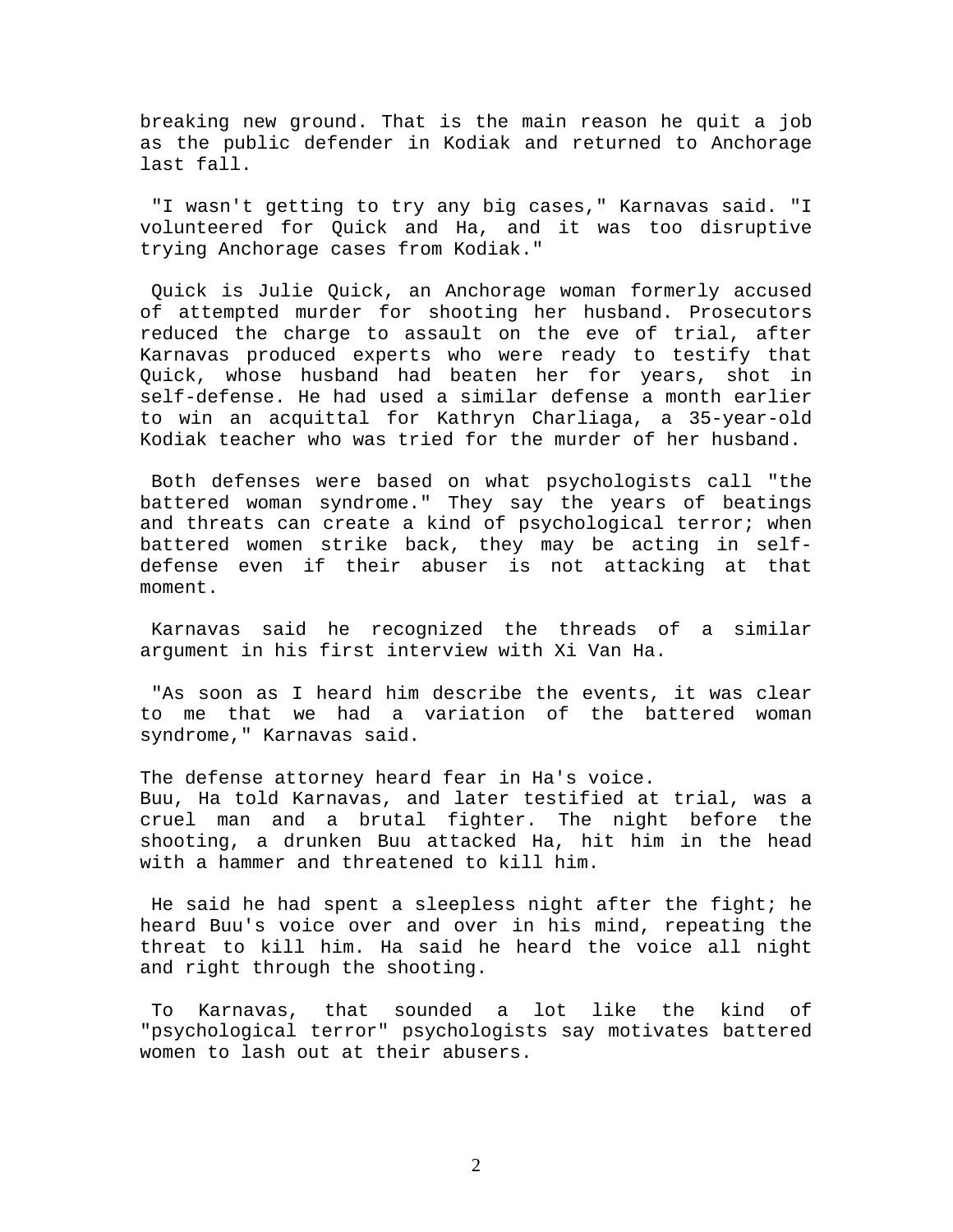"I'd never heard of it being used to defend a man before," Karnavas said. "But if we could apply it to women, why couldn't we apply it to men?"

Karnavas has had luck with other unorthodox defenses. In February, he represented a man named John Rogers, accused of attempted murder for shooting an unarmed man three times in the parking lot of a Spenard apartment building. Karnavas contended that Rogers, who had injured an arm in a fight with someone else, shot Shane Cross in selfdefense as Cross charged toward him. He said Rogers pulled his gun to warn Cross to stop, and fired in a blind panic when he did not. Rogers was guilty, Karnavas agreed, but of second-degree assault, not attempted murder.

Most of the jurors evidently agreed. They were hung 11-1 for acquittal on the attempted murder charge, after puzzling for hours over legal definitions of words like "conscious" and "intent."

"We agreed there was a conscious attempt to shoot him," jury foreman Douglas Lottridge said later. "The difficult part was, was it a conscious attempt to kill?"

The state plans to try Rogers a second time for attempted murder.

Karnavas introduced a different kind of defense for John Dewar, who is awaiting trial on robbery charges for what police and prosecutors say was the attempted holdup of a grocery store. In Dewar's case, cold, paralyzing fear was not clouding his mind, Karnavas says, but a rare brain disease was. Dewar had been accused of shoplifting a bottle of Tylenol from a Safeway store earlier on the same evening he was arrested for trying to rob the place. Karnavas said Rogers, stewing and upset because of what he felt were unfair accusations about shoplifting, returned to the store to make a point, not to rob it.

He walked in, told a clerk he had a gun and demanded money and took \$200. Another customer and a store employee wrestled him to the floor and held him for police.

On the eve of trial in March, Karnavas told prosecutors that medical experts have discovered that Dewar has a condition called central pontine myelinolysis.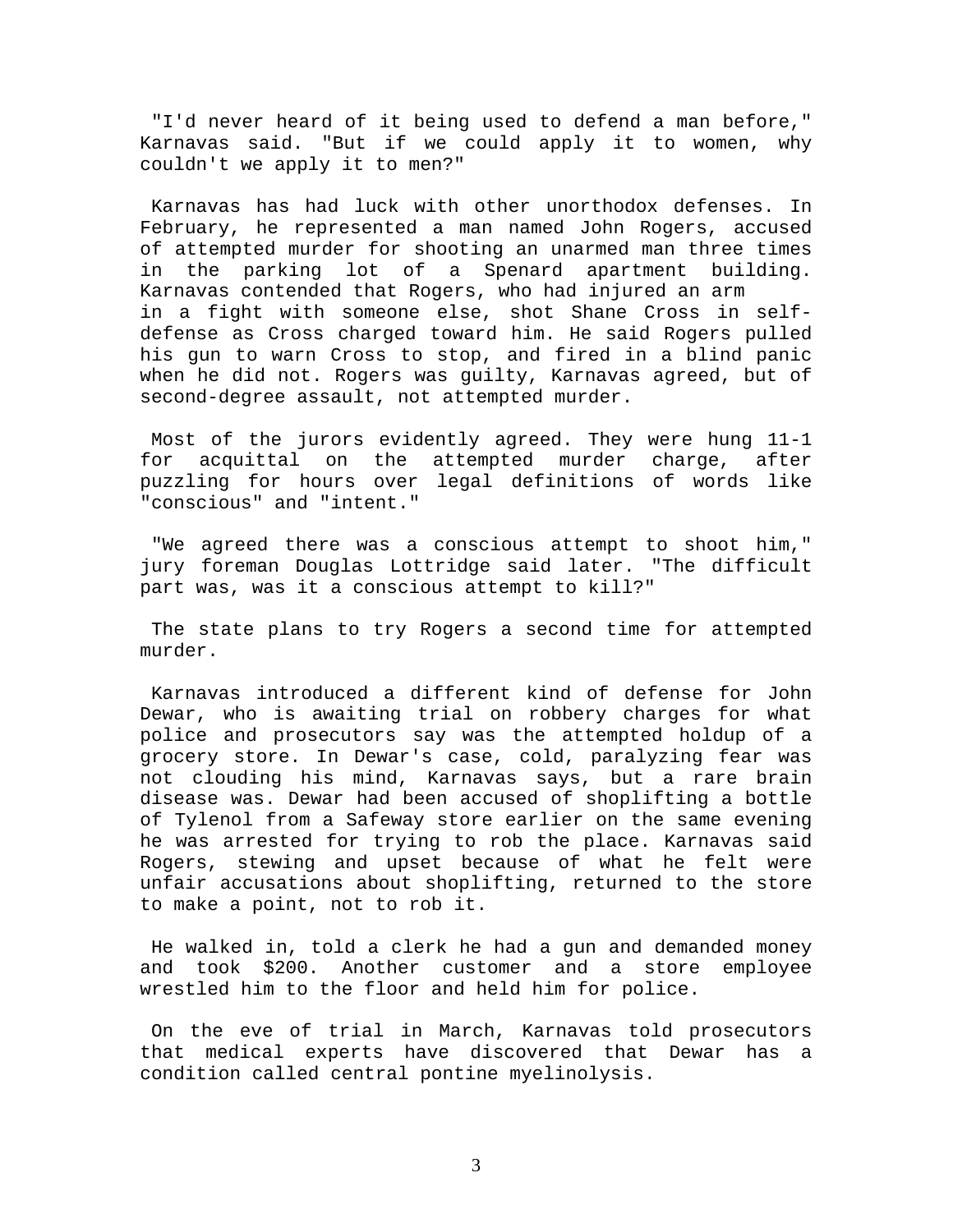The disease causes memory lapses and affects one's ability to reason and think clearly, he said. The memory lapses<br>explained the shoplifting, Karnavas said; Dewar had shoplifting, previous experiences in which he had forgotten he had picked up an item in a store, left without paying for it, and returned to pay when he found it in his pocket.

Dewar returned to theSafeway store on the night of his robbery arrest not to hold it up, but because he was embarrassed and angry and thought he could show Safeway employees what a real robbery was like. He planned to wait at the store for police to arrive and return the money; he was apprehended before he got the chance, the attorney said.

The malady was new to the forensic psychologists who regularly examine criminal defendants for Alaska courts. In medical texts, experts Francis Criswell and David Sperbeck said at a March hearing, central pontine myelinolysis is a rapidly progressing, fatal disease whose victims are often paralyzed and eventually lapse into comas.

Dewar's trial was postponed to allow prosecutors to have him examined.

Viewed outside the courtroom, Karnavas' defense theories may sound wacky. But, while they may be unusual in Alaska courts, they are not unprecedented.

Lawyers across the country have tried to draw new kinds of defendants into the self-defense shelter of the battered<br>woman syndrome. Attorneys for a male high school woman syndrome. Attorneys for a male high school valedictorian in Niagara Falls, N.Y., argued that their<br>client was reacting to years of physical abuse and reacting to years of physical abuse and emotional browbeating when he beat his mother to death with a baseball bat.

In Riverside, N.Y., a murder charge against a high school student was reduced to manslaughter; she said she hired a classmate to kill a father who had sexually and physically abused her for two years.

And in California, attorneys for Barry Minkow attempted perhaps the furthest stretch of all. They claimed that fear of mafia loan sharks and leg- breakers caused Minkow, a 22 year-old self-made millionaire, to bilk investors out of more than \$26 million. Unfortunately for Minkow, the jury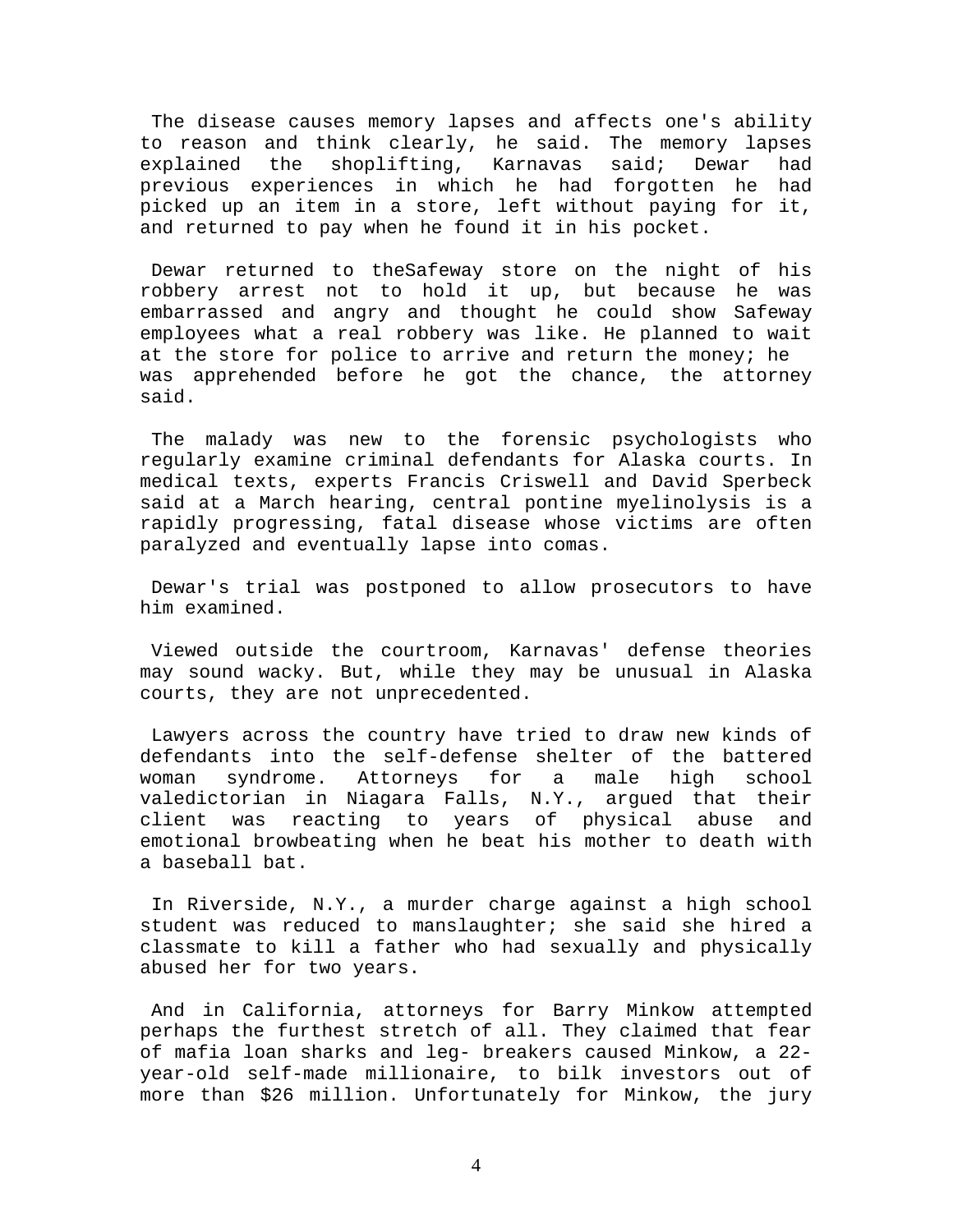did not see it that way. He was convicted on 57 counts of fraud at a 1988 Los Angeles trial.

When Xi Van Ha was arrested for the murder of Buu Van Truong, Karnavas was already familiar with the battered woman syndrome through his preparation for the Charliaga trial. And he had used another kind of stress self-defense to defend a Vietnam veteran who was accused in a double homicide in Kodiak.

After interviewing Ha and picking up what he thought might be the threads of a variation of a battered woman syndrome, Karnavas turned to the telephone.

"I came across a lawyer who had used it in New York, in a case where a Chinese businessman had shot a gang member 18 times, but couldn't remember shooting more than twice," he said.

"I started learning about Vietnamese culture. I contacted<br>all the major universities that had departments on major universities that had departments on Southeast Asia and Indochina. I learned about this very specialized mental health hospital in the Portland area for Indo-Chinese people."

Other calls turned up other experts. By the time trial rolled around, Karnavas produced witnesses who testified that Ha was both terrified of Buu and still dazed from the beating of the night before when he opened fire.

Each new theory brought a groan from Louis Menendez, the prosecutor, and more often than not prompted scoldings from Judge Souter, who generally took a dim view of Karnavas' plan to attach the battered woman syndrome to a fit, strong, adult fisherman accustomed to the rigors of the Bering Sea.

By design or coincidence, Souter has presided at the trials and pretrial proceedings of a series of Karnavas' clients. The judge and the defense attorney have different ideas about just where the kind of stress and duress defenses Karnavas likes fall in the Alaska legal continuum.

Souter's rulings indicate he believes most all defenses that depend on evidence that the defendant was unable to think normally at the time of the offense trigger the provisions of Alaska's insanity statute, which requires the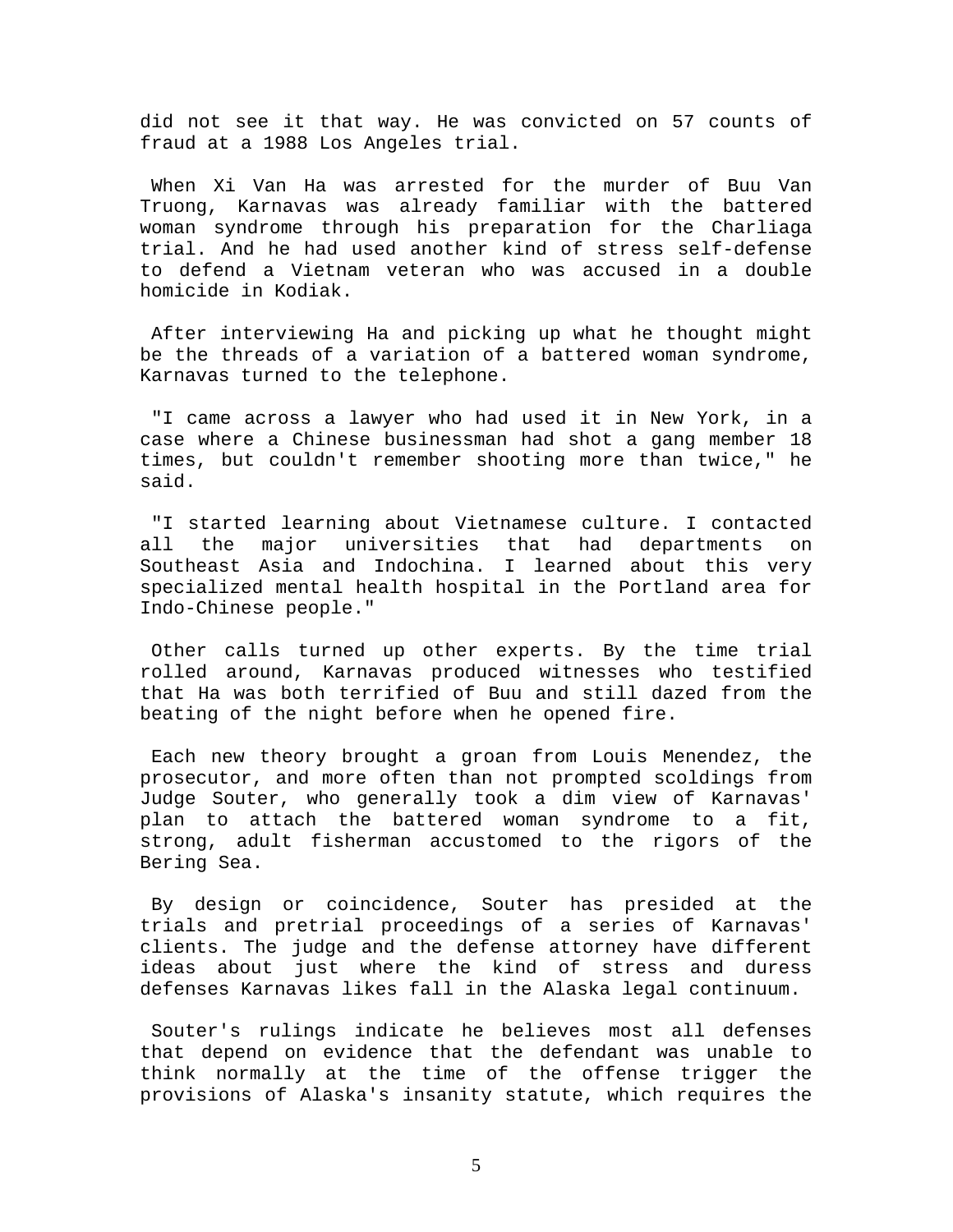defense to give advance notice if it plans to use "evidence of mental disease or defect."

Karnavas believes the notice is not required unless the defense intends to argue the defendant is insane. He points out that another Anchorage judge, John Reese, ruled in the Andy Nelson murder trial that the statute does not preclude the defense from arguing, without notice, that the defendant's inability to think clearly at the time of the incident affected his ability to understand his actions.

"Our side of the argument is, a PSTD (post-traumatic stress disorder) does not give the state the right to have the client examined because we're not saying the client is insane or suffering from a mental disease or defect. The primary defense is self-defense," Karnavas said.

"In Ha, our own psychiatrists said on the record that Ha did not suffer from a mental disease or defect, but that he was in such terror that it paralyzed him. He was incapable of thinking through what his options would be."

The two points of view guarantee collisions. Add Karnavas' pugnacious style and reluctance to surrender a point, and Souter's insistence on tidy, orderly, efficient trials, and sparks are bound to fly. In Souter's courtroom, sparks usually take the form of \$50 fines or the promise of them, payable by 4 p.m., thank you.

Karnavas won some, lost some and paid some in the Ha trial. After the lawyer laid the groundwork for a selfdefense argument, the judge refused to give the jury a self-defense instruction.

What did the jury make of all this? "It played with some a lot more strongly than others," jury foreman Joseph Dubler said a couple of weeks after the trial concluded.

The jury deliberated more than 12 hours, pausing twice to ask for clarifications of the legal definitions of concepts like mental disease or defect, intent, state of mind.

At least a few of the jurors were receptive to Karnavas' arguments, Dubler said. "I think these jurors were looking for a reason to convict this person of something less than a murder charge, manslaughter or something. . . . Since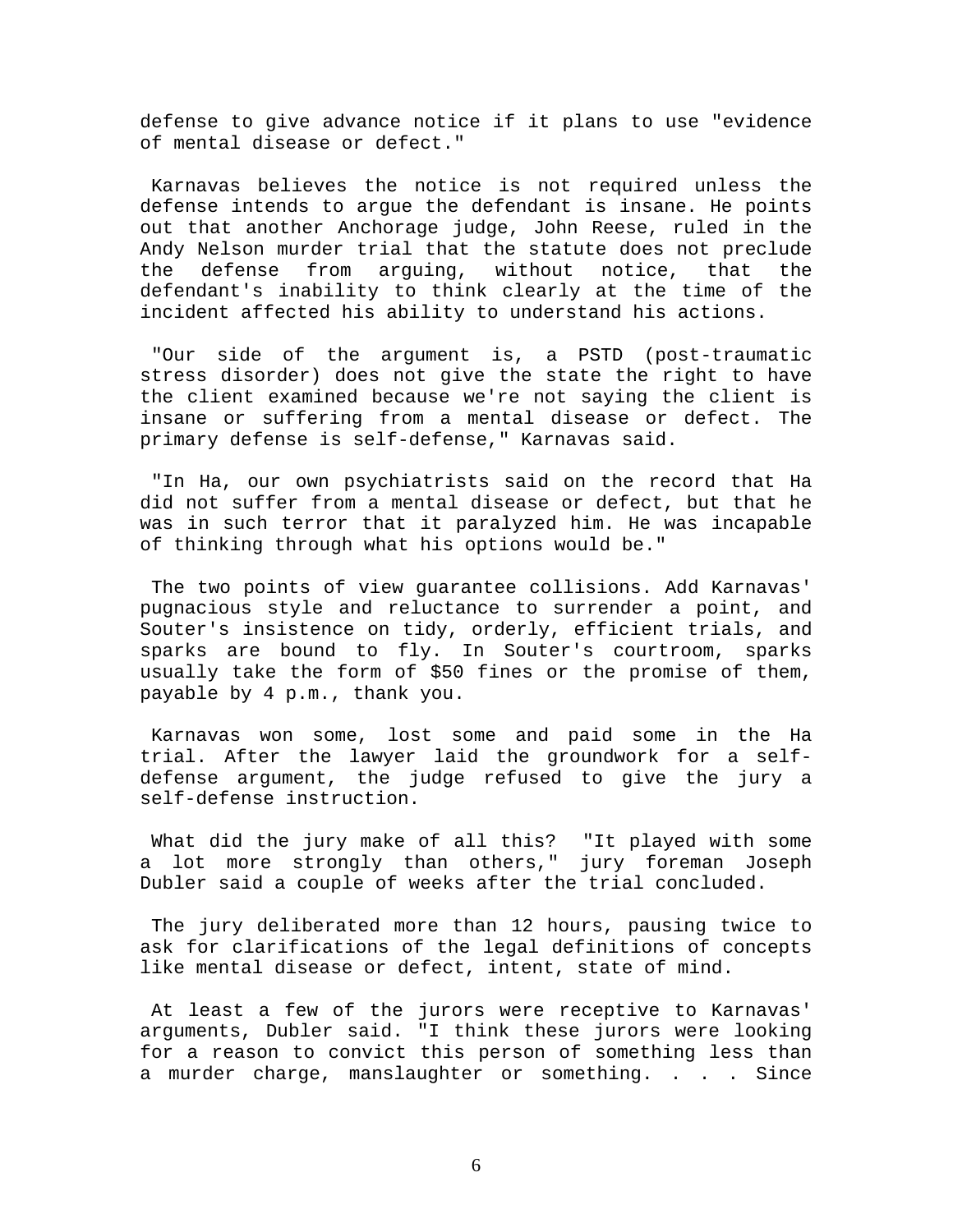self-defense couldn't be considered, the word selfpreservation was thrown around."

Karnavas had provided a lot of grist for that mill. Dubler said he was surprised that the jury took so long to grind it.

"Just based on the facts, and without the expert testimony, Karnavas didn't even have a case," he said.

"I mean, the guy said on the witness stand that he left the boat intending to kill Buu. You don't get any better intent than that."

Should the Ha case have been tried "just on the facts" as Menendez and prosecutors in general tend to argue?

No way, said Karnavas, adding that police and prosecutors do not hesitate to turn to psychology when it suits their ends.

"It's terribly ironic that, when it comes to medicine, we're willing to use the latest technology . . . but when it comes to the law, sometimes the courts seem to feel civilization stopped 50 years ago.

"Twenty years ago, we didn't know anything about posttraumatic stress disorder. Today we do. Does that mean we shouldn't use it? Of course not.

"The FBI doesn't hesitate to use behavioral scientists to come up with profiles of serial killers. Why shouldn't defense attorneys use behavioral scientists?"

Karnavas admits that he relishes the chance to have a part in redrawing the playing field for state-of-mind criminal defenses in Alaska.

"I particularly enjoy interjecting this sort of new theory," he said. "I'm always looking for new ways to explain someone's behavior.

"By and large, with 90 percent of our clients, the crimes are situational. Someone like Ha. For 36 years, not a single incident. Then all of a sudden, he commits this crime in front of everyone and just walks away.